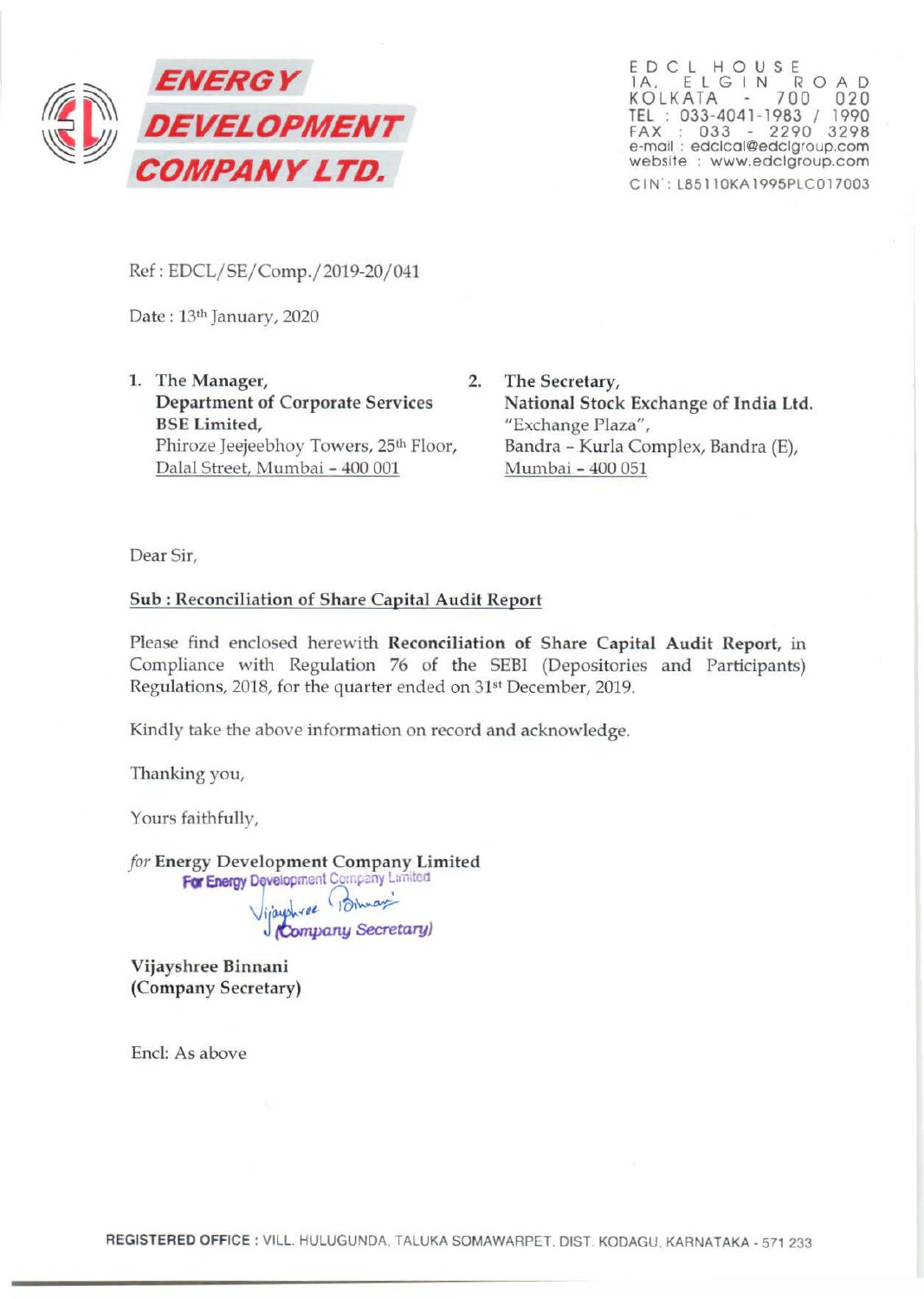# **P. SARAWAGI & ASSOCIATES COMPANY SECRETARIES**

**NARAYANI BUILDING** Room No. 107, First Floor 27, Brabourne Road, Kolkata - 700 001 Phone: (0) 2210-9146  $(F) +91-33-2242-3645$ (M) 98311-96477 e-mail: psarawagi@vsnl.com pawan@sarawagi.in website : www.sarawagi.in

**The Board of Directors Energy Development Company Limited** Regd. Office: Vill - Hulugunda Taluka Somawarpet, Dist.: Kodagu Karnataka 571.233

### RECONCILIATION OF SHARE CAPITAL AUDIT REPORT FOR THE QUARTER ENDED 31ST DECEMBER, 2019

We have examined the Register of Members furnished by Energy Development Company Limited (hereinafter referred to as "the Company") and its Registrars and Share Transfer Agents, Niche Technologies Private Limited, for issuing the Report, in accordance with Regulation 76 of the Securities & Exchange Board of India (Depositories and Participants) Regulations, 2018, notified vide SEBI's Notification No. SEBI/LAD-NRO/GN/2018/40 dated 3rd October, 2018.

The statement of particulars for the quarter ended 31<sup>st</sup> December, 2019 requires to be furnished is annexed herewith in the format prescribed by SEBI for the said Reconciliation of Share Capital Audit Report.

In our opinion and to the best of our knowledge and according to the information and explanations given to us and based on such verification as considered necessary, we hereby certify that particulars given in the Annexed Report are true and correct.

For P. SARAWAGI & ASSOCIATES **Company Secretaries** (P.K. Sarawagi) . Proprietor SECRI Membership No. FCS 3381

Certificate of Practice No.: 4882 ICSI UDIN: F003381B000049878

Place : Kolkata Date:  $13$   $\overline{2}$  January, 2020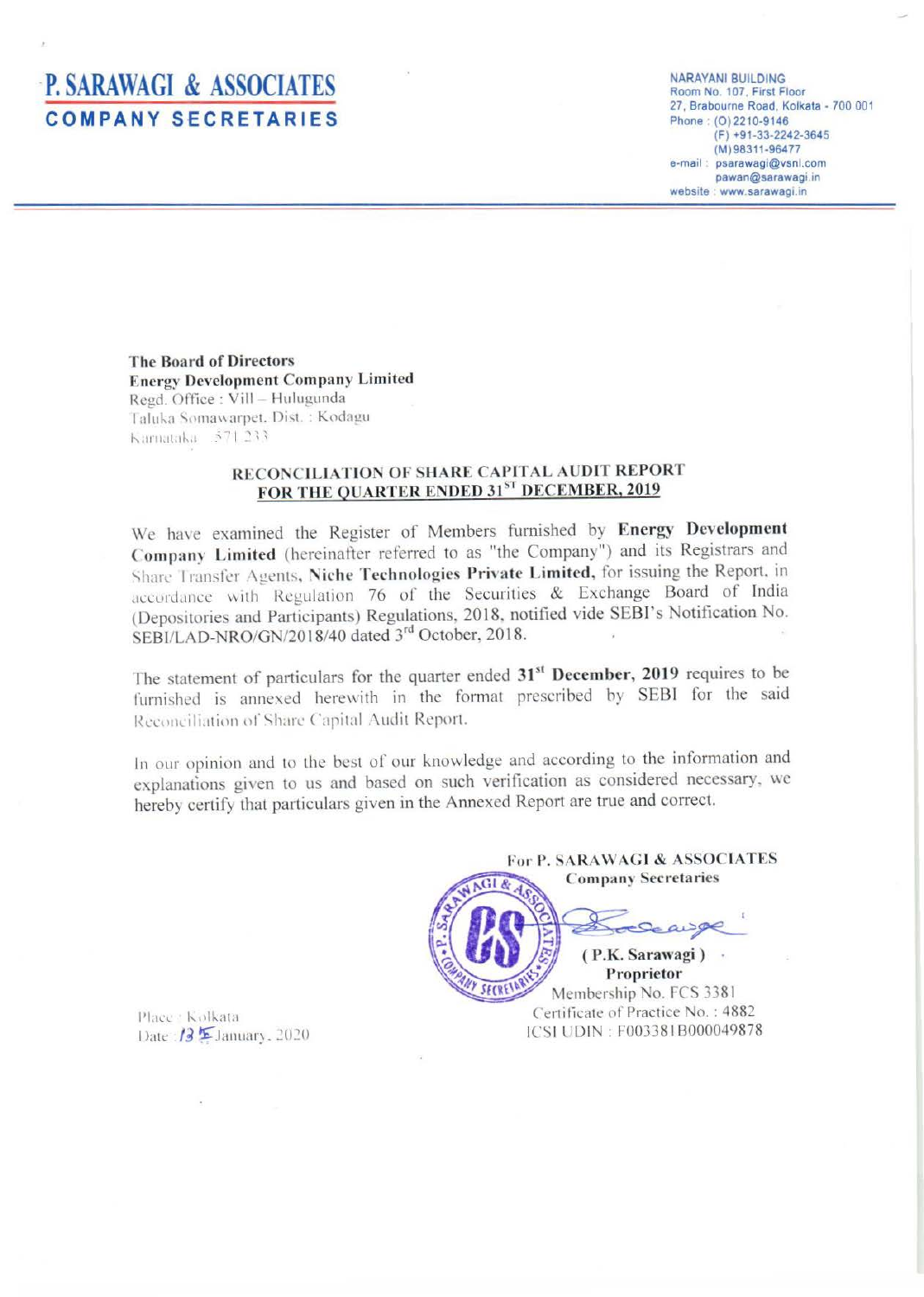## P. SARAWAGI & ASSOCIATES **COMPANY SECRETARIES**

### RECONCILIATION OF SHARE CAPITAL AUDIT REPORT

| 1.                                    | For Quarter Ended                                                                                                                                                                                                            | à.                                           | 31st December, 2019                                                                                                                                                                                   |
|---------------------------------------|------------------------------------------------------------------------------------------------------------------------------------------------------------------------------------------------------------------------------|----------------------------------------------|-------------------------------------------------------------------------------------------------------------------------------------------------------------------------------------------------------|
| 2.                                    | ISIN                                                                                                                                                                                                                         | ŧ                                            | INE306C01019                                                                                                                                                                                          |
| 3.                                    | Face Value                                                                                                                                                                                                                   | ł.                                           | Rs.10/- each                                                                                                                                                                                          |
| 4,                                    | Name of the Company                                                                                                                                                                                                          | ţ.                                           | <b>Energy Development Company Limited</b>                                                                                                                                                             |
| 5.                                    | Registered Office Address                                                                                                                                                                                                    | $\frac{1}{4}$                                | Vill - Hulugunda, Taluka Somawarpet,<br>Dist.: Kodagu, Karnataka - 571 233                                                                                                                            |
| 6.                                    | Correspondence Address                                                                                                                                                                                                       | 1.                                           | EDCL House, 1A Elgin Road<br>Kolkata - 700 020                                                                                                                                                        |
| 7.,                                   | Telephone & Fax Nos.                                                                                                                                                                                                         | ÷.                                           | Phone: (033) 4041-1983/1990<br>Fax No.: (033) 2290-3298                                                                                                                                               |
| 8.                                    | E-mail Address                                                                                                                                                                                                               | ÷,                                           | secretarial@edclgroup.com                                                                                                                                                                             |
| 9.                                    | Names of the Stock Exchanges where<br>the Company's securities are listed                                                                                                                                                    | $\frac{1}{2}$                                | 1. BSE Limited (BSE)<br>National Stock Exchange of India<br>2.<br>Limited (NSE)                                                                                                                       |
| 10.<br>11.<br>12.<br>13.<br>は。<br>15. | <b>Issued Capital</b><br>Listed Capital (both with BSE & NSE)<br>(as per Company's records)<br>Held in Dematerialised Form in CDSL<br>Held in Dematerialised Form in NSDL<br>Physical<br>Total Number of Shares $(12+13+14)$ | ÷.<br>÷.                                     | % of Total<br>Number of<br><b>Issued Capital</b><br>Shares<br>4,75,00,000<br>100.00<br>4,75,00,000<br>100.00<br>81,16,551<br>17.09<br>3,93.55,843<br>82.85<br>27,606<br>0.06<br>4,75,00,000<br>100.00 |
| 16.                                   | Reasons for difference, if any, between :<br>10 & 11, 10 & 15 and 11 & 15                                                                                                                                                    |                                              | Not Applicable.                                                                                                                                                                                       |
| 17.                                   | Certifying the details of changes in:<br>share capital during the quarter under<br>consideration, as per table below                                                                                                         |                                              | Nil.<br>In principal                                                                                                                                                                                  |
|                                       | Applied/<br>Not<br>No. of<br>applied                                                                                                                                                                                         | Listed on<br>stock<br>exchanges<br>(specify) | approval<br>pending for<br>Whether<br>Whether<br>stock<br>intimated<br>intimated<br>exchanges                                                                                                         |

\* Rights, Bonus, Preferential Issue, ESOPs, Amalgamation, Conversion, Buyback, Capital Reduction, any other (to specify)

names)

 $\bar{\alpha}$ 

to CDSL

Energy Development Company Limited

to NSDL (specify names)



Particulars\*

Shares for listing